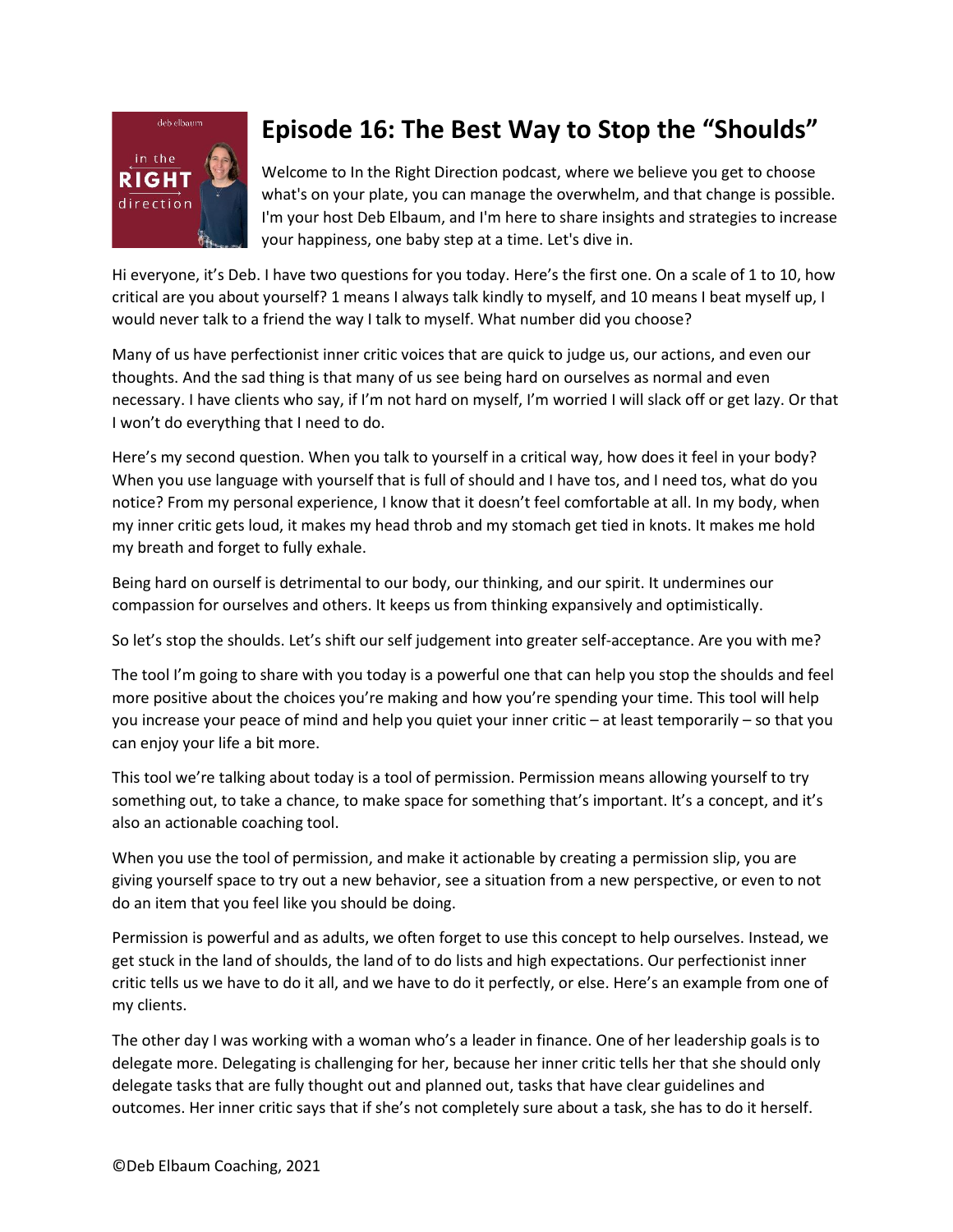When I asked her what the cost was of all these shoulds, she got a bit teary. She said that they make her feel overwhelmed, like she isn't being a good leader, and this subsequently demotivates her. Because she feels like she can't delegate, she then spends her time in the weeds and she doesn't make time to do big picture thinking or long-term strategizing. Does this sound familiar?

So we talked about permission. And I asked her, if you were gong to give yourself permission around something involving delegating, what would that be?

She said that she would give herself permission to not have the details fleshed out before she delegated a task. Now, my clients know that when they use that word not, I usually invite them to reframe it.

So I next asked her, if you do not have to have the task completely planned out, what do you have to do?

She said, I do get to frame it ask a work in progress. I do get to ask other people for input. And just like that, she gave herself permission to delegate in an easier, less self-critical, more self-accepting way.

As we talked, she also gave herself permission to collaborate, to be transparent, to be messy, and to give her direct report an opportunity to build their leadership muscle.

When I asked her to check in with her body to see what she noticed now, she said that she felt lighter, more motivated, and like delegating now seemed easy.

Giving ourselves permission relaxes our body, and makes the hard stuff seem easier.

It also helps our brain. When we are in a permission mindset, our brain shifts its thinking. It shifts from rigid, judgmental thinking to expansive, positive thinking and seeing a way forward. Permission helps our brain out of the chaos and rigidity into action and what's really important.

Choosing to think, talk about, and grant ourselves permission is the first step. The second step is to operationalize this concept. This is the fun part, because it's about making a permission slip.

Do you know what I mean by a permission slip? It's essentially a signed agreement in which a named person is allowed to participate in something. It says that something's allowed to happen. When someone signs a permission slip, they are intentionally endorsing the activity.

If you were ever a kid or have kids you're responsible for, you've likely encountered permission slips. When my kids were in elementary school, it was exciting when they brought one home, because it meant that a field trip was coming up.

As adults, we can co-opt the permission slip for ourselves. When we create and sign permission slips for us, it can help decrease the shoulds, quiet the inner critic, and increase our peace of mind.

How do you make a permission slip? It's easy. Just take some paper and start writing. Start with I – and then put your name – give myself permission to, and then fil in the specific permissions you want to grant yourself at this time or around this situation.

You might give yourself permission to be messy, to not have all the answers, to ask one person for help, or to write a crappy first draft of a blog post.

After you write your specific permissions, sign your name at the bottom.